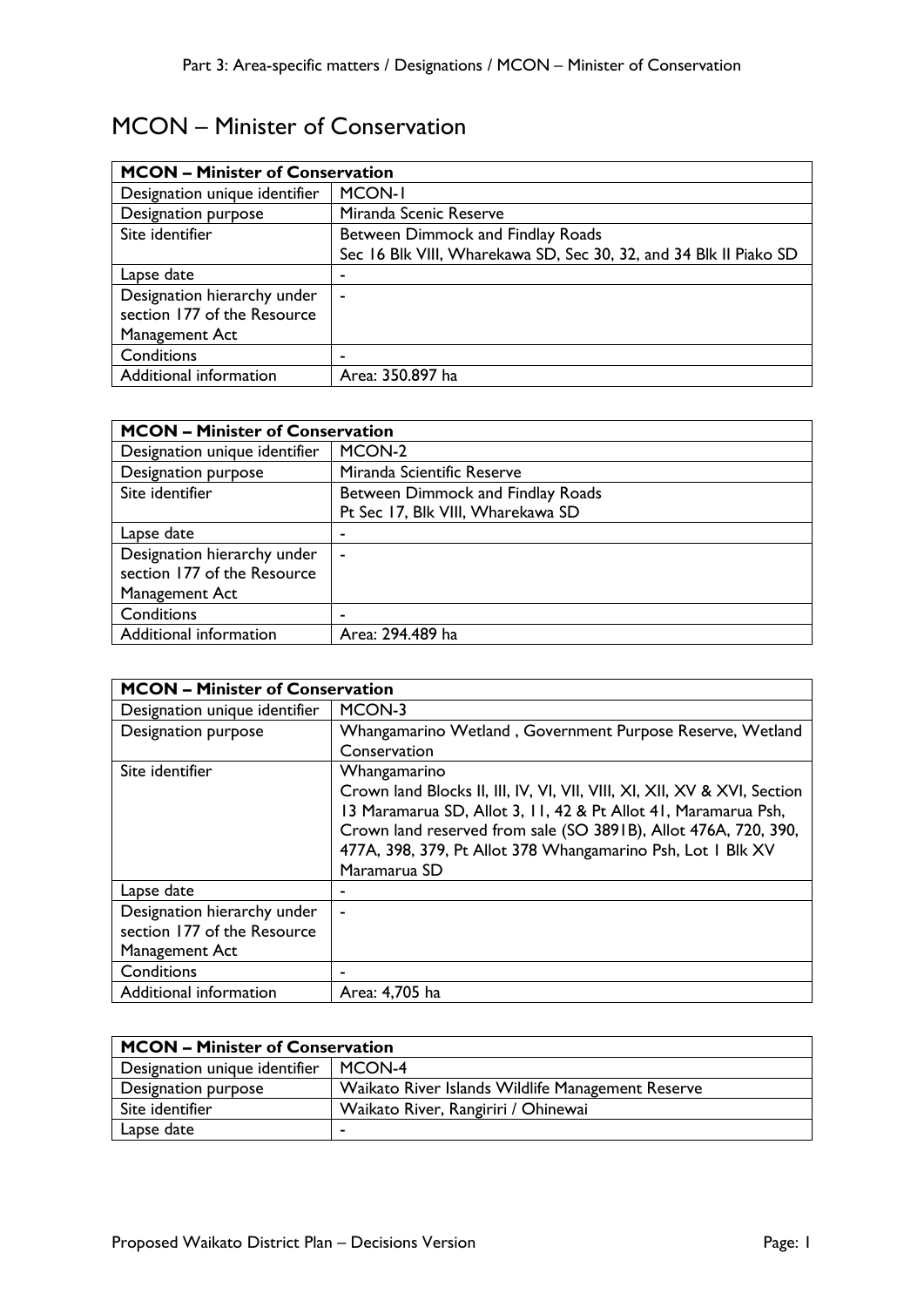| Designation hierarchy under | <b>1</b> |
|-----------------------------|----------|
| section 177 of the Resource |          |
| Management Act              |          |
| Conditions                  | -        |
| Additional information      | n/a      |

| <b>MCON - Minister of Conservation</b> |                                                            |
|----------------------------------------|------------------------------------------------------------|
| Designation unique identifier          | MCON-5                                                     |
| Designation purpose                    | Meremere Paa Historic Reserve                              |
| Site identifier                        | Meremere Lane                                              |
|                                        | Pt Sec 338, SO 55926 & Sec 674, SO 39256, Whangamarino Psh |
| Lapse date                             | ٠                                                          |
| Designation hierarchy under            | ۰                                                          |
| section 177 of the Resource            |                                                            |
| Management Act                         |                                                            |
| Conditions                             | -                                                          |
| Additional information                 | Area: 7065 m <sup>2</sup>                                  |

| <b>MCON - Minister of Conservation</b> |                                                                   |
|----------------------------------------|-------------------------------------------------------------------|
| Designation unique identifier          | MCON-6                                                            |
| Designation purpose                    | Opuatia Wildlife Management                                       |
| Site identifier                        | Near Pukekawa Churchill Rd                                        |
|                                        | Allot 361, Whangape Psh, Blk XIV, Maramarua and Blk II, Rangiriri |
|                                        | SD                                                                |
| Lapse date                             |                                                                   |
| Designation hierarchy under            |                                                                   |
| section 177 of the Resource            |                                                                   |
| Management Act                         |                                                                   |
| Conditions                             |                                                                   |
| Additional information                 | Area: 78.6 ha                                                     |

| <b>MCON - Minister of Conservation</b> |                                                           |
|----------------------------------------|-----------------------------------------------------------|
| Designation unique identifier          | MCON-7                                                    |
| Designation purpose                    | Lake Kopuera Wildlife Refuge (Government Purpose Reserve) |
| Site identifier                        | Off SH 1, Rangiriri                                       |
|                                        | Allot 721, Whangamarino Psh                               |
| Lapse date                             |                                                           |
| Designation hierarchy under            |                                                           |
| section 177 of the Resource            |                                                           |
| Management Act                         |                                                           |
| Conditions                             |                                                           |
| Additional information                 | Area: 83.45 ha                                            |

| <b>MCON - Minister of Conservation</b> |                                                          |
|----------------------------------------|----------------------------------------------------------|
| Designation unique identifier          | MCON-8                                                   |
| Designation purpose                    | Lake Waikare Wildlife Management Reserve                 |
| Site identifier                        | Lake Waikare                                             |
|                                        | Allots 728 & 729, Whangamarino Psh, Part of Lake Waikare |
| Lapse date                             |                                                          |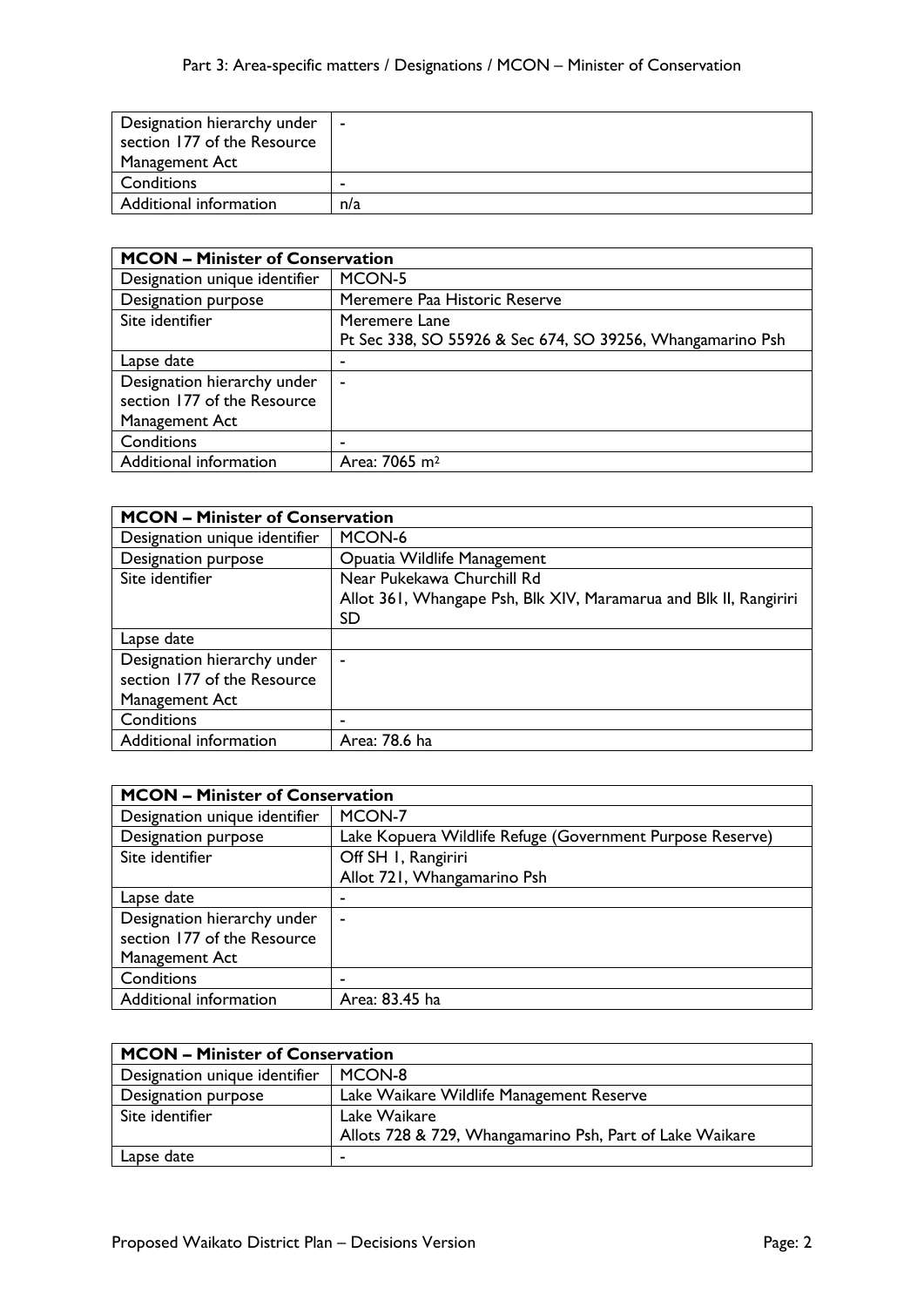| Designation hierarchy under<br>section 177 of the Resource | $\blacksquare$  |
|------------------------------------------------------------|-----------------|
| Management Act                                             |                 |
| Conditions                                                 |                 |
| Additional information                                     | Area: 597.88 ha |

| <b>MCON - Minister of Conservation</b> |                                                                      |
|----------------------------------------|----------------------------------------------------------------------|
| Designation unique identifier          | MCON-9                                                               |
| Designation purpose                    | Awaroa Swamp Wildlife Management Reserve (near Lake                  |
|                                        | Whangape) and Lake Whangape, Wildlife Management Reserve             |
| Site identifier                        | Lake Whangape                                                        |
|                                        | Pt Allot 1 and 242, Whangape Psh (SO 546) and Crown Land (SO         |
|                                        | 547) Blk V Rangiriri SD, Crown Land Blks I, II, V & VI, Rangiriri SD |
| Lapse date                             | ٠                                                                    |
| Designation hierarchy under            | ۰                                                                    |
| section 177 of the Resource            |                                                                      |
| Management Act                         |                                                                      |
| Conditions                             |                                                                      |
| Additional information                 | Area: 1348.3 ha                                                      |

| <b>MCON - Minister of Conservation</b> |                                            |
|----------------------------------------|--------------------------------------------|
| Designation unique identifier          | MCON-10                                    |
| Designation purpose                    | Lake Rotongaro Wildlife Management Reserve |
| Site identifier                        | Lake Rotongaro                             |
|                                        | Sec 54, Blk VII, Rangiriri SD              |
| Lapse date                             | ٠                                          |
| Designation hierarchy under            | ۰                                          |
| section 177 of the Resource            |                                            |
| Management Act                         |                                            |
| Conditions                             |                                            |
| Additional information                 | Area: 482.4 ha                             |

| <b>MCON - Minister of Conservation</b> |                                                 |
|----------------------------------------|-------------------------------------------------|
| Designation unique identifier          | MCON-II                                         |
| Designation purpose                    | Rangiriri Paa Historic Reserve                  |
| Site identifier                        | SH I, Te Wheoro Road                            |
|                                        | Allot 817, Pt 514, 818, Rangiriri Town, Blk III |
| Lapse date                             |                                                 |
| Designation hierarchy under            | ۰                                               |
| section 177 of the Resource            |                                                 |
| Management Act                         |                                                 |
| Conditions                             |                                                 |
| Additional information                 | Area: 2,222 m <sup>2</sup>                      |

| <b>MCON - Minister of Conservation</b> |                              |
|----------------------------------------|------------------------------|
| Designation unique identifier          | MCON-12                      |
| Designation purpose                    | Taniwha Paa Historic Reserve |
| Site identifier                        | Off Taniwha Road             |
|                                        | Lot I, DPS 19649             |
| Lapse date                             |                              |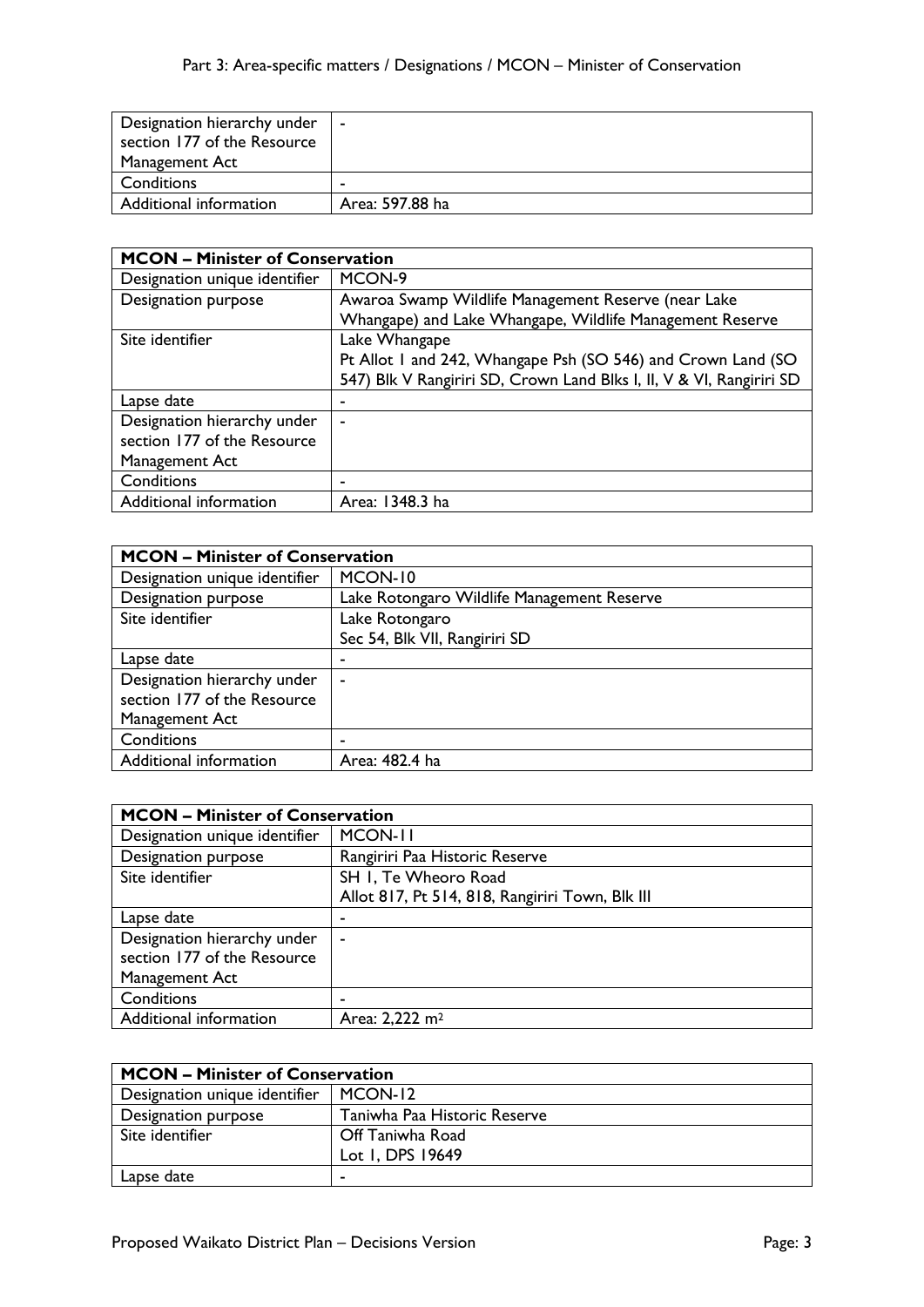| Designation hierarchy under<br>section 177 of the Resource | $\sim$                    |
|------------------------------------------------------------|---------------------------|
| Management Act                                             |                           |
| Conditions                                                 |                           |
| Additional information                                     | Area: 5,977m <sup>2</sup> |

| <b>MCON - Minister of Conservation</b> |                                            |
|----------------------------------------|--------------------------------------------|
| Designation unique identifier          | MCON-13                                    |
| Designation purpose                    | Mangapiko Valley Scenic Reserve            |
| Site identifier                        | Mangapiko Valley Road                      |
|                                        | Pt Allots 483, 621, Allot 620, Taupiri Psh |
| Lapse date                             | ٠                                          |
| Designation hierarchy under            | $\overline{\phantom{a}}$                   |
| section 177 of the Resource            |                                            |
| Management Act                         |                                            |
| Conditions                             | ٠                                          |
| Additional information                 | Area: 198.7659 ha                          |

| <b>MCON - Minister of Conservation</b> |                                                  |
|----------------------------------------|--------------------------------------------------|
| Designation unique identifier          | MCON-14                                          |
| Designation purpose                    | Lake Kimihia Wildlife Management Reserve         |
| Site identifier                        | Off McVie Road                                   |
|                                        | Pt Allot 848, Taupiri Psh, Blk XII, Rangiriri SD |
| Lapse date                             | -                                                |
| Designation hierarchy under            | $\tilde{\phantom{a}}$                            |
| section 177 of the Resource            |                                                  |
| Management Act                         |                                                  |
| Conditions                             | ۰                                                |
| Additional information                 | Area: 109.49 ha                                  |

| <b>MCON - Minister of Conservation</b> |                                                       |
|----------------------------------------|-------------------------------------------------------|
| Designation unique identifier          | MCON-15                                               |
| Designation purpose                    | Lake Waahi Wildlife Management Reserve                |
| Site identifier                        | Lake Waahi                                            |
|                                        | Lot I DPS 37484, Lot I DPS 37485, Blk XI Rangiriri SD |
| Lapse date                             |                                                       |
| Designation hierarchy under            | ۰                                                     |
| section 177 of the Resource            |                                                       |
| Management Act                         |                                                       |
| Conditions                             |                                                       |
| Additional information                 | Area: 53.49 ha                                        |

| <b>MCON - Minister of Conservation</b> |                                   |
|----------------------------------------|-----------------------------------|
| Designation unique identifier          | MCON-16                           |
| Designation purpose                    | <b>Taupiri Scientific Reserve</b> |
| Site identifier                        | Off James Road                    |
|                                        | Allot 840, Taupiri Psh            |
| Lapse date                             |                                   |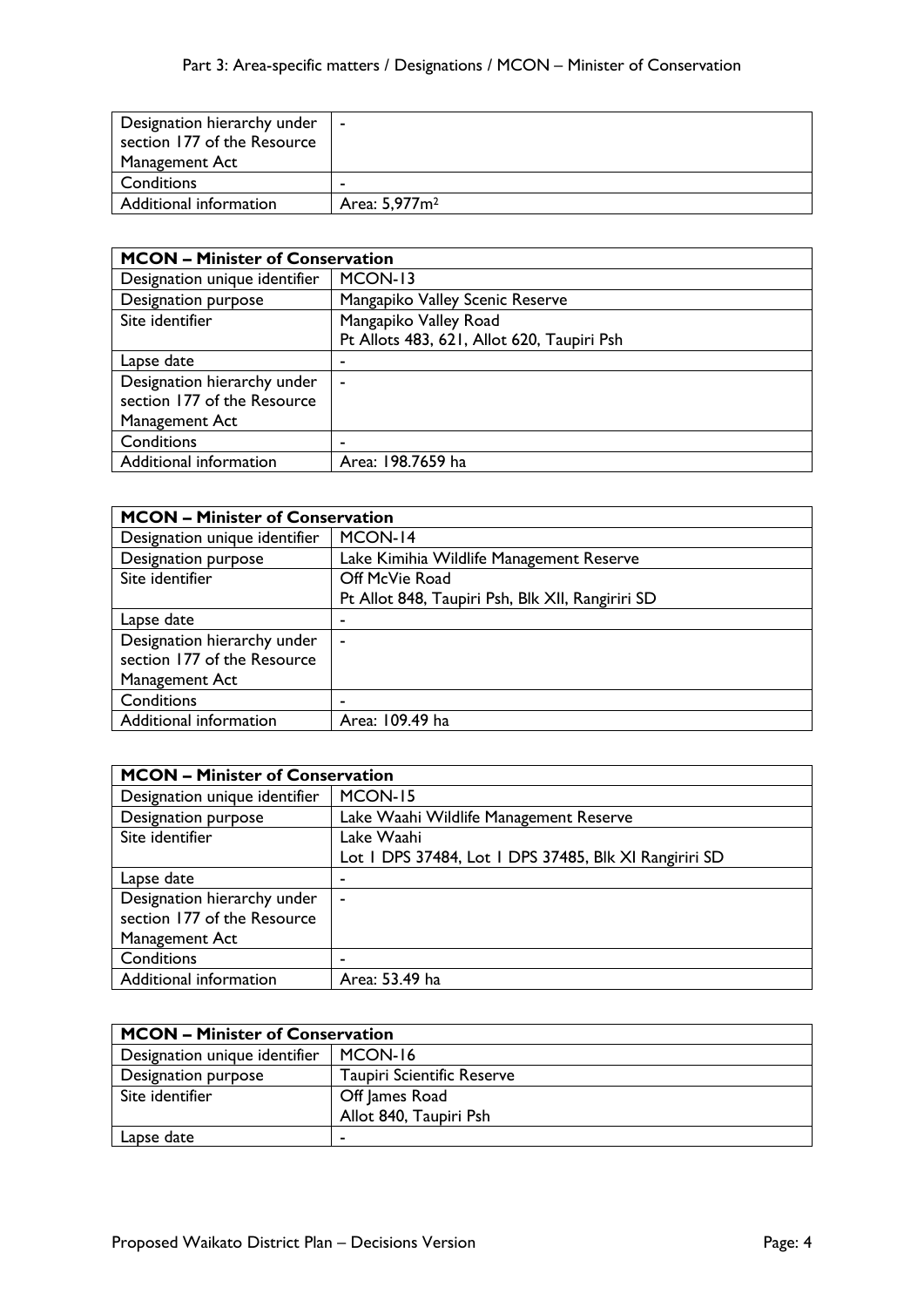| Designation hierarchy under | . .              |
|-----------------------------|------------------|
| section 177 of the Resource |                  |
| Management Act              |                  |
| Conditions                  |                  |
| Additional information      | Area: 671.254 ha |

| <b>MCON - Minister of Conservation</b> |                                             |
|----------------------------------------|---------------------------------------------|
| Designation unique identifier          | MCON-17                                     |
| Designation purpose                    | Lake Rotowaro, Wildlife Management Reserve  |
| Site identifier                        | Rotowaro                                    |
|                                        | Allot 12, Pepepe Psh, Blk XIV, Rangiriri SD |
| Lapse date                             | ۰                                           |
| Designation hierarchy under            | ٠                                           |
| section 177 of the Resource            |                                             |
| Management Act                         |                                             |
| Conditions                             | -                                           |
| Additional information                 | Area: 3.3737 ha                             |

| <b>MCON - Minister of Conservation</b> |                                                                |
|----------------------------------------|----------------------------------------------------------------|
| Designation unique identifier          | MCON-18                                                        |
| Designation purpose                    | Leechs Bush Scenic Reserve                                     |
| Site identifier                        | Huhu Road                                                      |
|                                        | Lot 1 DPS 25639, Blk II, Newcastle SD and Blk XIV Rangiriri SD |
| Lapse date                             |                                                                |
| Designation hierarchy under            | $\blacksquare$                                                 |
| section 177 of the Resource            |                                                                |
| Management Act                         |                                                                |
| Conditions                             |                                                                |
| Additional information                 | Area: 2.12 ha                                                  |

| <b>MCON - Minister of Conservation</b> |                                             |
|----------------------------------------|---------------------------------------------|
| Designation unique identifier          | MCON-19                                     |
| Designation purpose                    | Lake Okowhao Wildlife Management Reserve    |
| Site identifier                        | Lake Okowhao                                |
|                                        | Allot 452, Pepepe Psh, Blk XI, Rangiriri SD |
| Lapse date                             |                                             |
| Designation hierarchy under            | ۰                                           |
| section 177 of the Resource            |                                             |
| Management Act                         |                                             |
| Conditions                             |                                             |
| Additional information                 | Area: 22.619 ha                             |

| <b>MCON - Minister of Conservation</b> |                                                           |
|----------------------------------------|-----------------------------------------------------------|
| Designation unique identifier          | MCON-20                                                   |
| Designation purpose                    | Lake Hakanoa Wildlife Refuge (Government Purpose Reserve) |
| Site identifier                        | Lake Hakanoa                                              |
|                                        | Pt $850$                                                  |
| Lapse date                             |                                                           |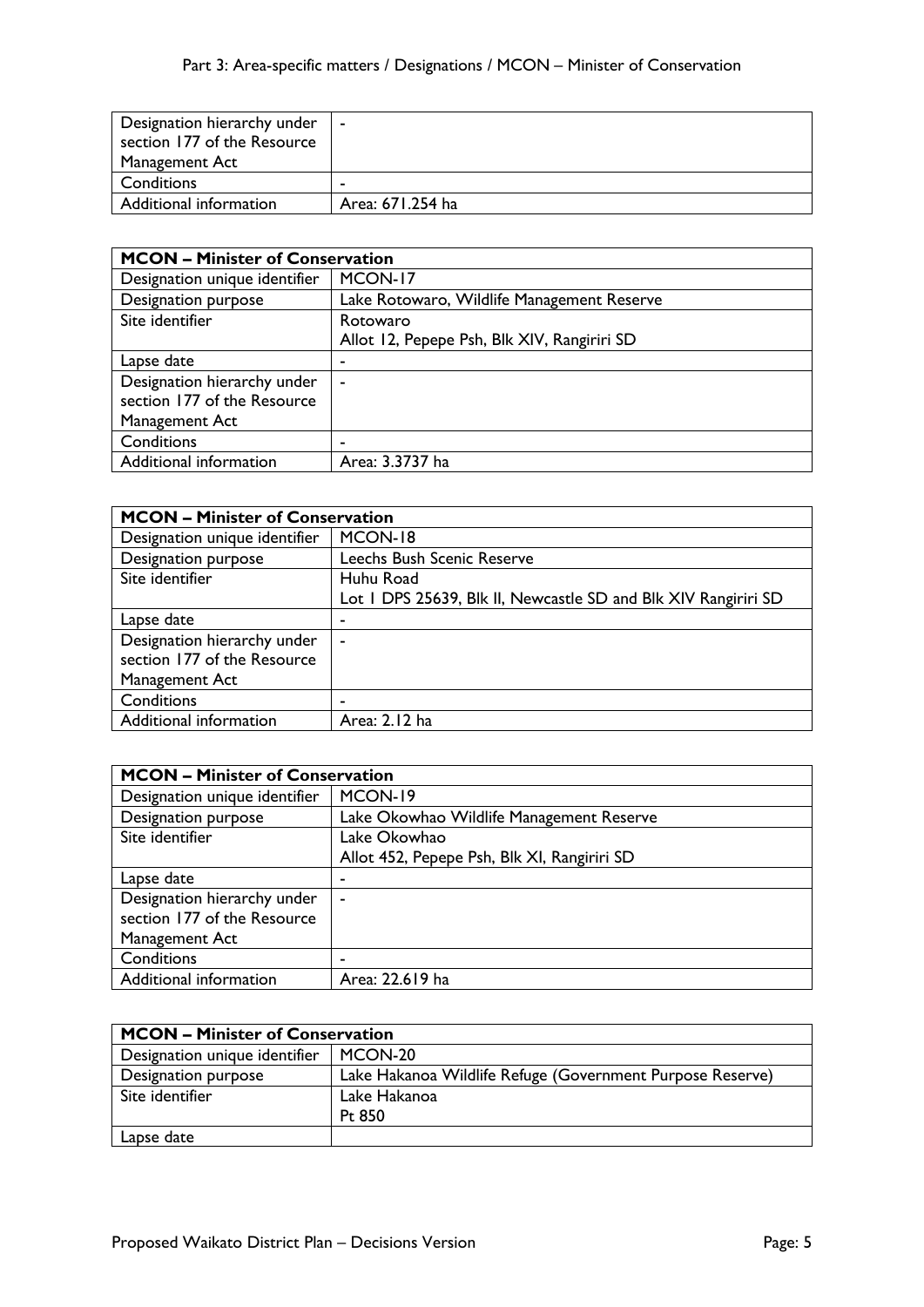| Designation hierarchy under<br>section 177 of the Resource | $\blacksquare$   |
|------------------------------------------------------------|------------------|
| Management Act                                             |                  |
| Conditions                                                 | -                |
| Additional information                                     | Area: 80.2913 ha |

| <b>MCON - Minister of Conservation</b>                                       |                                                                                                                                                                                                                                                                                                                                                                                                                                                                                                                                                                                                                                                                                                                            |
|------------------------------------------------------------------------------|----------------------------------------------------------------------------------------------------------------------------------------------------------------------------------------------------------------------------------------------------------------------------------------------------------------------------------------------------------------------------------------------------------------------------------------------------------------------------------------------------------------------------------------------------------------------------------------------------------------------------------------------------------------------------------------------------------------------------|
| Designation unique identifier                                                | MCON-21                                                                                                                                                                                                                                                                                                                                                                                                                                                                                                                                                                                                                                                                                                                    |
| Designation purpose                                                          | Hakarimata Scenic Reserve                                                                                                                                                                                                                                                                                                                                                                                                                                                                                                                                                                                                                                                                                                  |
| Site identifier                                                              | Ngaruawahia<br>Pt Allot 8 Pepepe Psh, Blk IV, Newcastle SD, Pt Allots 108, 109,<br>111, 112 & 113 Pepepe Psh, Blks III, Newcastle SD, Pt Allot 114,<br>Pepepe Psh in Blk III & VII Newcastle SD, Pt Allot 477 Pepepe Psh,<br>Blks III and IV, Newcastle SD, Pt Allot 478, Pepepe Psh, Blks III &<br>VII Newcastle SD, Lot 1 DPS 30342, Blk III, Newcastle SD, Lot 1<br>DPS 33483, Lot 1 DPS 34634, Lot 2 DPS 34634 all in Blk VII,<br>Newcastle SD, Lot 1 DPS 40214, Blk IV, Newcastle SD, Pt Allot<br>223, Waipa Psh, Blks III, IV, Newcastle SD, Pt Allot 223, Waipa<br>Psh, Blk VII, Newcastle SD, Pt Allot 270, Waipa Psh, Blk VII,<br>Newcastle SD, Pt Allotment 430, Waipapa Psh, Blks III, VI, VII,<br>Newcastle SD |
| Lapse date                                                                   |                                                                                                                                                                                                                                                                                                                                                                                                                                                                                                                                                                                                                                                                                                                            |
| Designation hierarchy under<br>section 177 of the Resource<br>Management Act |                                                                                                                                                                                                                                                                                                                                                                                                                                                                                                                                                                                                                                                                                                                            |
| Conditions                                                                   |                                                                                                                                                                                                                                                                                                                                                                                                                                                                                                                                                                                                                                                                                                                            |
| Additional information                                                       | Area: 1809.7638 ha                                                                                                                                                                                                                                                                                                                                                                                                                                                                                                                                                                                                                                                                                                         |

| <b>MCON - Minister of Conservation</b> |                                             |
|----------------------------------------|---------------------------------------------|
| Designation unique identifier          | MCON-22                                     |
| Designation purpose                    | Lake Hotoananga Wildlife Management Reserve |
| Site identifier                        | Off Kelm Road, Ngaruawahia                  |
|                                        | Allot 380, Komakorau Psh, SO Plan 55789     |
| Lapse date                             | ٠                                           |
| Designation hierarchy under            | ٠                                           |
| section 177 of the Resource            |                                             |
| Management Act                         |                                             |
| Conditions                             | -                                           |
| Additional information                 | Area: 9.273 ha                              |

| <b>MCON - Minister of Conservation</b> |                                           |
|----------------------------------------|-------------------------------------------|
| Designation unique identifier          | MCON-23                                   |
| Designation purpose                    | Lake Pikopiko Wildlife Management Reserve |
| Site identifier                        | <b>Off Driver Road</b>                    |
|                                        | Allot 381, Komakorau Psh, SO Plan 55789   |
| Lapse date                             |                                           |
| Designation hierarchy under            | ۰                                         |
| section 177 of the Resource            |                                           |
| Management Act                         |                                           |
| Conditions                             |                                           |
| Additional information                 | Area: 6.135 ha                            |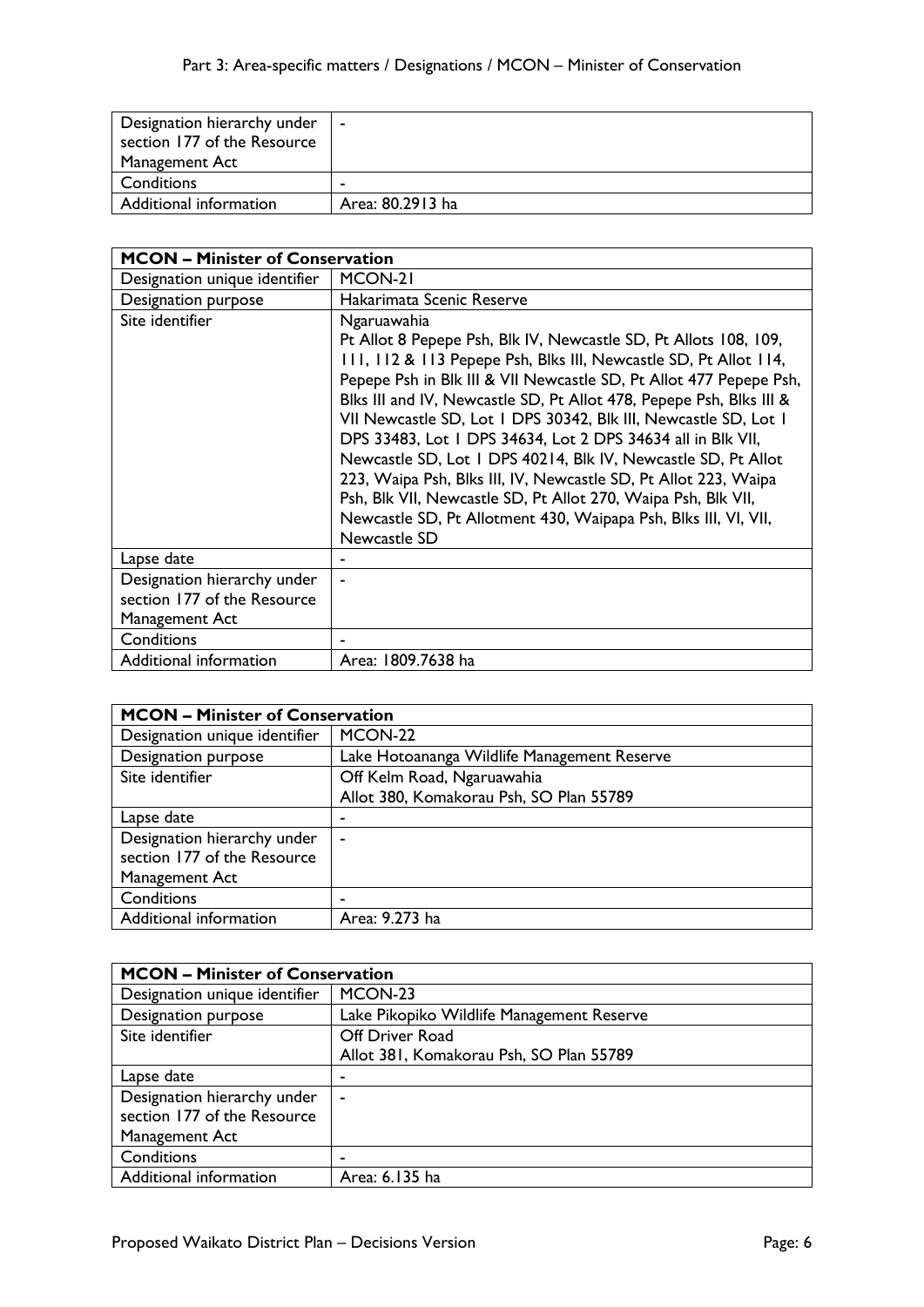| <b>MCON - Minister of Conservation</b> |                                         |
|----------------------------------------|-----------------------------------------|
| Designation unique identifier          | MCON-24                                 |
| Designation purpose                    | Lake Areare Wildlife Management Reserve |
| Site identifier                        | Off Driver Road                         |
|                                        | Allot 382, Komakorau Psh, SO Plan 55790 |
| Lapse date                             | ۰                                       |
| Designation hierarchy under            | $\tilde{\phantom{a}}$                   |
| section 177 of the Resource            |                                         |
| Management Act                         |                                         |
| Conditions                             | -                                       |
| Additional information                 | Area: 39.96 ha                          |

| <b>MCON - Minister of Conservation</b> |                                                  |
|----------------------------------------|--------------------------------------------------|
| Designation unique identifier          | MCON-25                                          |
| Designation purpose                    | Te Puroa Scenic Reserve                          |
| Site identifier                        | Te Puroa Road                                    |
|                                        | Sec 23, Waipa Psh, Blk X, Newcastle SD, SO 46489 |
| Lapse date                             | ٠                                                |
| Designation hierarchy under            | ۰                                                |
| section 177 of the Resource            |                                                  |
| Management Act                         |                                                  |
| Conditions                             |                                                  |
| Additional information                 | Area: 221.8689 ha                                |

| <b>MCON - Minister of Conservation</b> |                                                  |
|----------------------------------------|--------------------------------------------------|
| Designation unique identifier          | MCON-26                                          |
| Designation purpose                    | Lake 'C' (Komakorau) Wildlife Management Reserve |
| Site identifier                        | Off Bankier Road                                 |
|                                        | Allot 379, Komakorau Psh. SO Plan 55788          |
| Lapse date                             |                                                  |
| Designation hierarchy under            | $\blacksquare$                                   |
| section 177 of the Resource            |                                                  |
| Management Act                         |                                                  |
| Conditions                             | -                                                |
| Additional information                 | Area: 8.185 ha                                   |

| <b>MCON - Minister of Conservation</b> |                                                |
|----------------------------------------|------------------------------------------------|
| Designation unique identifier          | MCON-27                                        |
| Designation purpose                    | Lake 'B' (Kaituna) Wildlife Management Reserve |
| Site identifier                        | Off Bankier Road                               |
|                                        | Allot 378, Komakorau Psh, SO Plan 55788        |
| Lapse date                             | ٠                                              |
| Designation hierarchy under            | $\sim$                                         |
| section 177 of the Resource            |                                                |
| Management Act                         |                                                |
| Conditions                             |                                                |
| Additional information                 | Area: 20.53 ha                                 |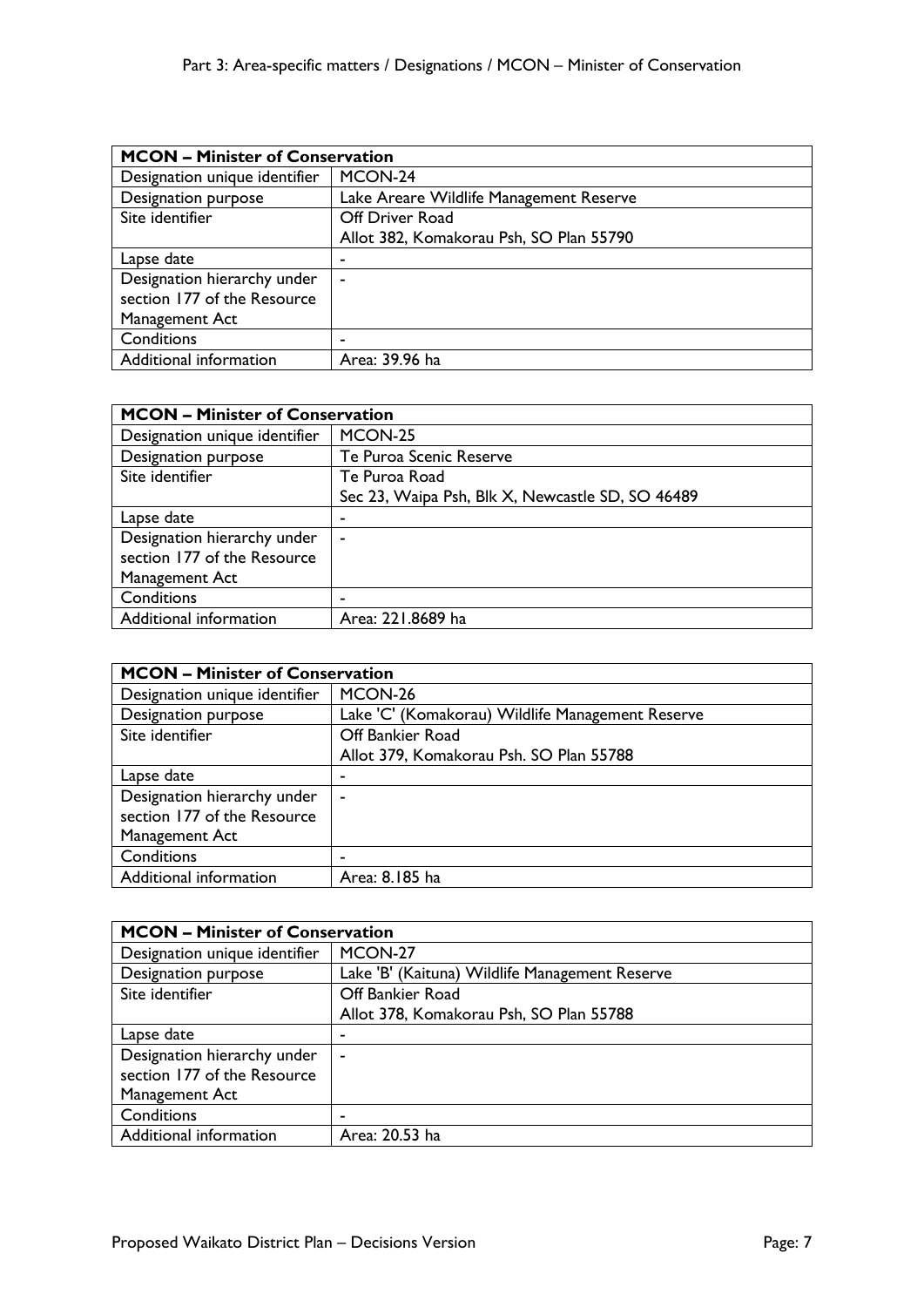| <b>MCON - Minister of Conservation</b> |                                                          |
|----------------------------------------|----------------------------------------------------------|
| Designation unique identifier          | MCON-28                                                  |
| Designation purpose                    | Lake 'E' (Hurrell's) Wildlife Refuge (Government Purpose |
|                                        | Reserve)                                                 |
| Site identifier                        | Hurrell Rd                                               |
|                                        | Allot 530, Kirikiriroa Psh                               |
| Lapse date                             | ٠                                                        |
| Designation hierarchy under            | ۰                                                        |
| section 177 of the Resource            |                                                          |
| Management Act                         |                                                          |
| Conditions                             |                                                          |
| Additional information                 | Area: 8.01 ha                                            |

| <b>MCON - Minister of Conservation</b> |                                                           |
|----------------------------------------|-----------------------------------------------------------|
| Designation unique identifier          | MCON-29                                                   |
| Designation purpose                    | Motukokako Point Scenic Reserve                           |
| Site identifier                        | Raglan Harbour                                            |
|                                        | Pts Te Akau D, No 18 Block, Blk II, Karioi SD & Blk XIII, |
|                                        | Whaingaroa                                                |
| Lapse date                             |                                                           |
| Designation hierarchy under            | ۰                                                         |
| section 177 of the Resource            |                                                           |
| Management Act                         |                                                           |
| Conditions                             |                                                           |
| Additional information                 | Area: 41.6826 ha                                          |

| <b>MCON - Minister of Conservation</b> |                                                                 |
|----------------------------------------|-----------------------------------------------------------------|
| Designation unique identifier          | MCON-30                                                         |
| Designation purpose                    | Hawea Scenic Reserve                                            |
| Site identifier                        | Raglan Harbour / Coastal                                        |
|                                        | Lot I, DP 29759, Pt Allot 26, Whaingaroa Psh, Blk II, Karioi SD |
| Lapse date                             | ٠                                                               |
| Designation hierarchy under            | ۰                                                               |
| section 177 of the Resource            |                                                                 |
| Management Act                         |                                                                 |
| Conditions                             |                                                                 |
| Additional information                 | Area: 1.0749 ha                                                 |

| <b>MCON - Minister of Conservation</b> |                                                                 |
|----------------------------------------|-----------------------------------------------------------------|
| Designation unique identifier          | MCON-31                                                         |
| Designation purpose                    | Ngaruawahia Toka A Warihi Scenic Reserve                        |
| Site identifier                        | Raglan Harbour                                                  |
|                                        | Lot 2, DP 29759, Pt Allot 26, Whaingaroa Psh, Blk II, Karioi SD |
| Lapse date                             | ۰                                                               |
| Designation hierarchy under            | $\sim$                                                          |
| section 177 of the Resource            |                                                                 |
| Management Act                         |                                                                 |
| Conditions                             | ۰                                                               |
| Additional information                 | Area: 0.7436 ha                                                 |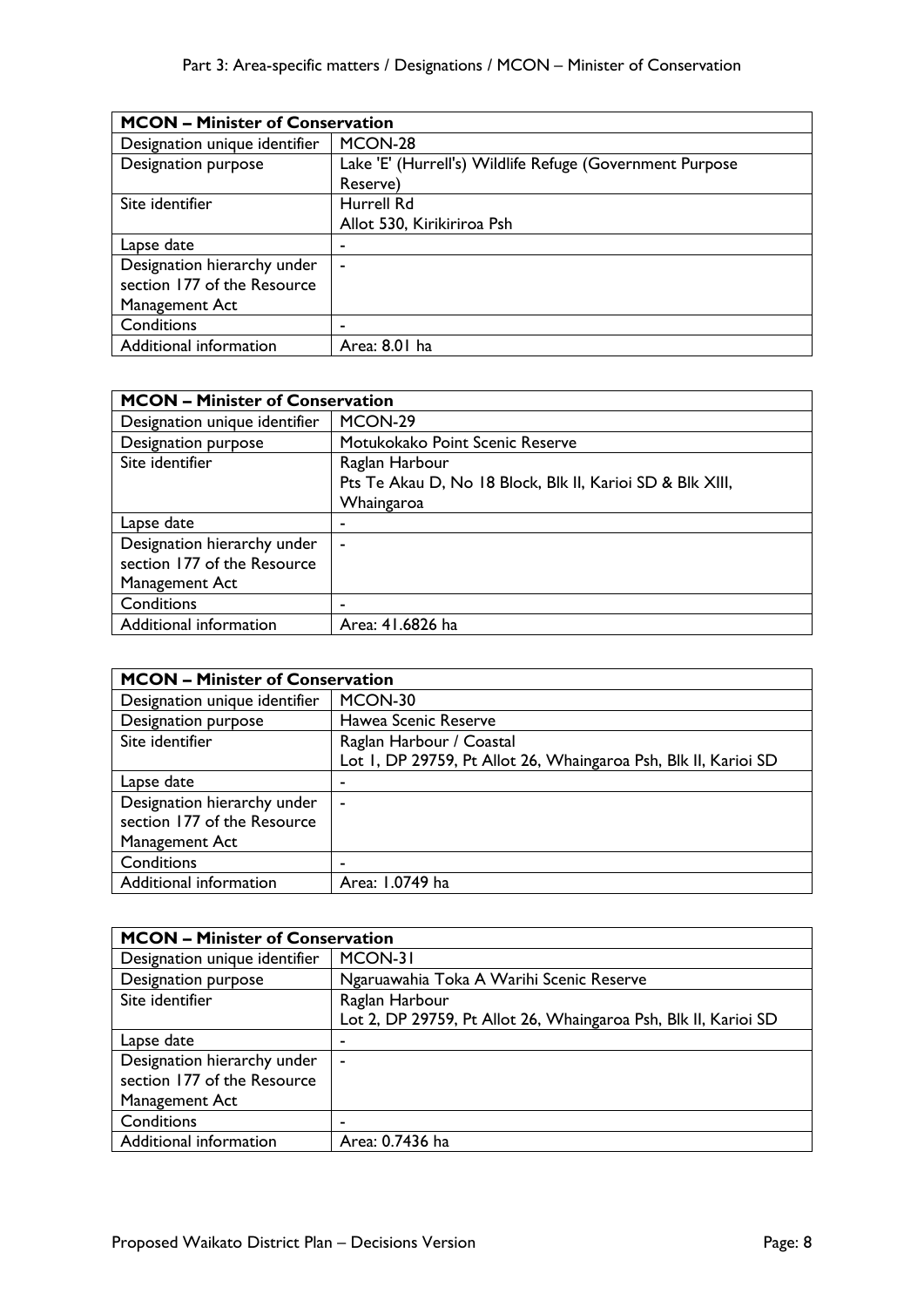| <b>MCON - Minister of Conservation</b> |                                                        |
|----------------------------------------|--------------------------------------------------------|
| Designation unique identifier          | MCON-32                                                |
| Designation purpose                    | <b>Bryant Memorial Scenic Reserve</b>                  |
| Site identifier                        | Wainui Road                                            |
|                                        | Lot 1, & Pt Lot 2, DPS 14566, Blks I, IV, V, Karioi SD |
| Lapse date                             | -                                                      |
| Designation hierarchy under            | ۰                                                      |
| section 177 of the Resource            |                                                        |
| Management Act                         |                                                        |
| Conditions                             |                                                        |
| Additional information                 | Area: 16.7385 ha                                       |

| <b>MCON - Minister of Conservation</b> |                                                                  |
|----------------------------------------|------------------------------------------------------------------|
| Designation unique identifier          | MCON-33                                                          |
| Designation purpose                    | Karakariki Scenic Reserve                                        |
| Site identifier                        | Karakariki                                                       |
|                                        | Pt Allots 431, 444, (SO 46481) and Lot 1, DPS 21354 (ML 20799)   |
|                                        | and Pt Allot 66B3D3A all in Waipa Psh, Blks XIII, XIV, Newcastle |
|                                        | SD                                                               |
| Lapse date                             |                                                                  |
| Designation hierarchy under            | ٠                                                                |
| section 177 of the Resource            |                                                                  |
| Management Act                         |                                                                  |
| Conditions                             |                                                                  |
| Additional information                 | Area: 485.92 ha                                                  |

| <b>MCON - Minister of Conservation</b> |                                                        |
|----------------------------------------|--------------------------------------------------------|
| Designation unique identifier          | MCON-34                                                |
| Designation purpose                    | <b>Four Brothers Scenic Reserve</b>                    |
| Site identifier                        | <b>SH 23</b>                                           |
|                                        | Allots 293, 294, Karamu Psh, Blks II, VI, Alexander SD |
| Lapse date                             | ۰                                                      |
| Designation hierarchy under            | ۰                                                      |
| section 177 of the Resource            |                                                        |
| Management Act                         |                                                        |
| Conditions                             |                                                        |
| Additional information                 | Area: 8.8473 ha                                        |

| <b>MCON - Minister of Conservation</b> |                                                        |
|----------------------------------------|--------------------------------------------------------|
| Designation unique identifier          | MCON-35                                                |
| Designation purpose                    | Te Miro Scenic Reserve                                 |
| Site identifier                        | Gray Road                                              |
|                                        | Sec 108, Te Miro Settlement, Blk XIV, Maungakawa SD    |
| Lapse date                             | ۰                                                      |
| Designation hierarchy under            | $\blacksquare$                                         |
| section 177 of the Resource            |                                                        |
| Management Act                         |                                                        |
| Conditions                             |                                                        |
| Additional information                 | Area: 136.2804 (part of the total area of 400.9225 ha) |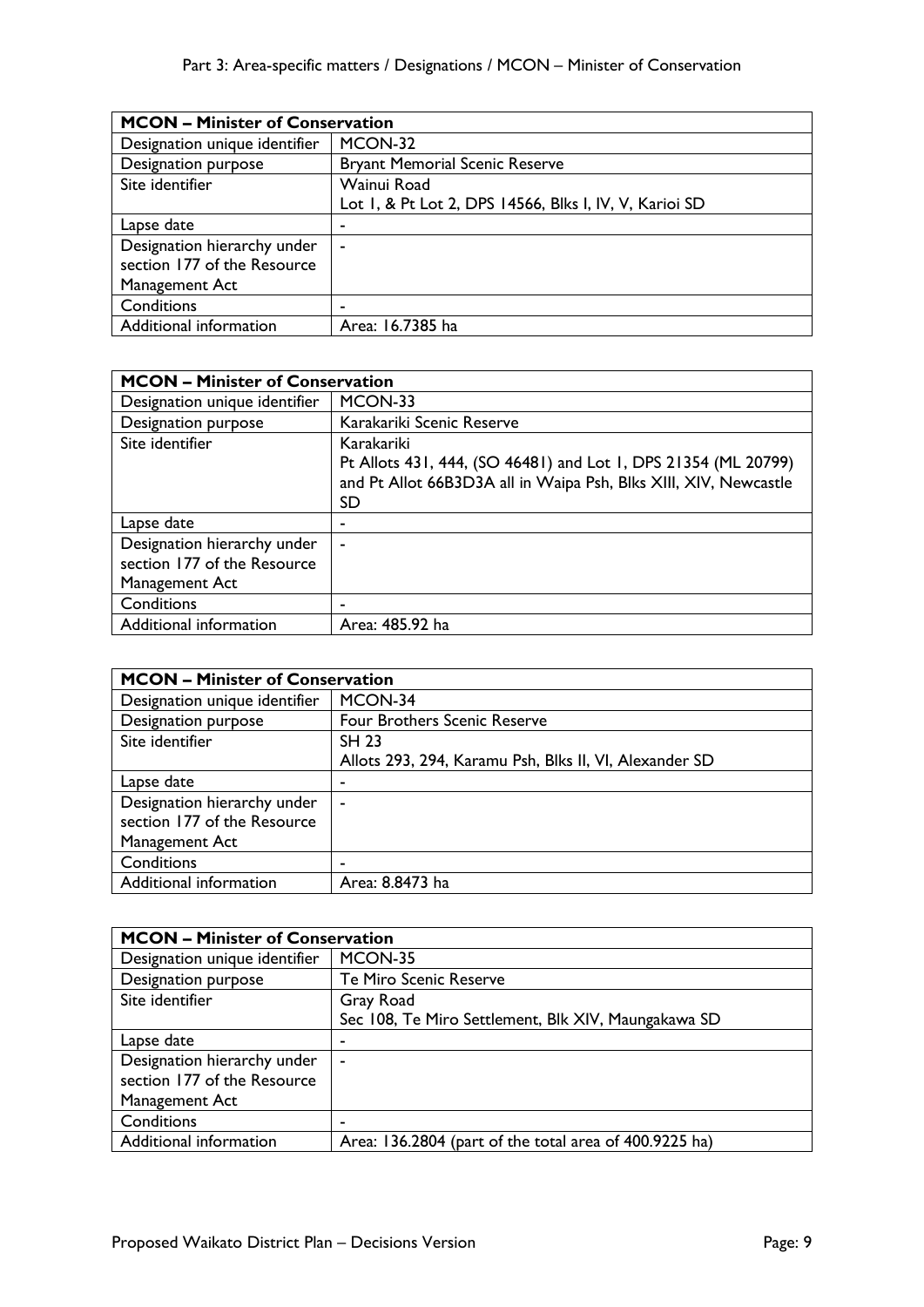| <b>MCON - Minister of Conservation</b> |                                    |
|----------------------------------------|------------------------------------|
| Designation unique identifier          | MCON-36                            |
| Designation purpose                    | <b>Whewells Scientific Reserve</b> |
| Site identifier                        | Off Tauwhare Road                  |
|                                        | Lot 5, DPS 14565                   |
| Lapse date                             |                                    |
| Designation hierarchy under            | $\blacksquare$                     |
| section 177 of the Resource            |                                    |
| Management Act                         |                                    |
| Conditions                             |                                    |
| Additional information                 | Area: 11.4905 ha                   |

| <b>MCON - Minister of Conservation</b> |                                                                 |
|----------------------------------------|-----------------------------------------------------------------|
| Designation unique identifier          | MCON-37                                                         |
| Designation purpose                    | Te Toto Gorge Scenic Reserve                                    |
| Site identifier                        | Near Karioi State Forest                                        |
|                                        | Lots 1, 2, DPS 15258, Allots 251, 252, 254, Karioi Psh, Blk IV, |
|                                        | Karioi SD                                                       |
| Lapse date                             |                                                                 |
| Designation hierarchy under            | ۰                                                               |
| section 177 of the Resource            |                                                                 |
| Management Act                         |                                                                 |
| Conditions                             | ٠                                                               |
| Additional information                 | Area: 93.6635 ha                                                |

| <b>MCON - Minister of Conservation</b> |                                                                   |
|----------------------------------------|-------------------------------------------------------------------|
| Designation unique identifier          | MCON-38                                                           |
| Designation purpose                    | Pirongia Conservation Park (Karioi State Forest)                  |
| Site identifier                        | South-west of Raglan                                              |
|                                        | Allots 118, N28, 27, S28, SW31, Karioi Psh in Blks IV, V and VII, |
|                                        | Karioi SD                                                         |
| Lapse date                             |                                                                   |
| Designation hierarchy under            | $\blacksquare$                                                    |
| section 177 of the Resource            |                                                                   |
| Management Act                         |                                                                   |
| Conditions                             |                                                                   |
| Additional information                 | Area: 1295.2972 ha                                                |

| <b>MCON - Minister of Conservation</b> |                                       |
|----------------------------------------|---------------------------------------|
| Designation unique identifier          | MCON-39                               |
| Designation purpose                    | <b>Ruapuke Scenic Reserve</b>         |
| Site identifier                        | Ruapuke area                          |
|                                        | Lot I, DPS 20275, Blk VIII, Karioi SD |
| Lapse date                             |                                       |
| Designation hierarchy under            | $\blacksquare$                        |
| section 177 of the Resource            |                                       |
| Management Act                         |                                       |
| Conditions                             |                                       |
| Additional information                 | Area: 11.5895 ha                      |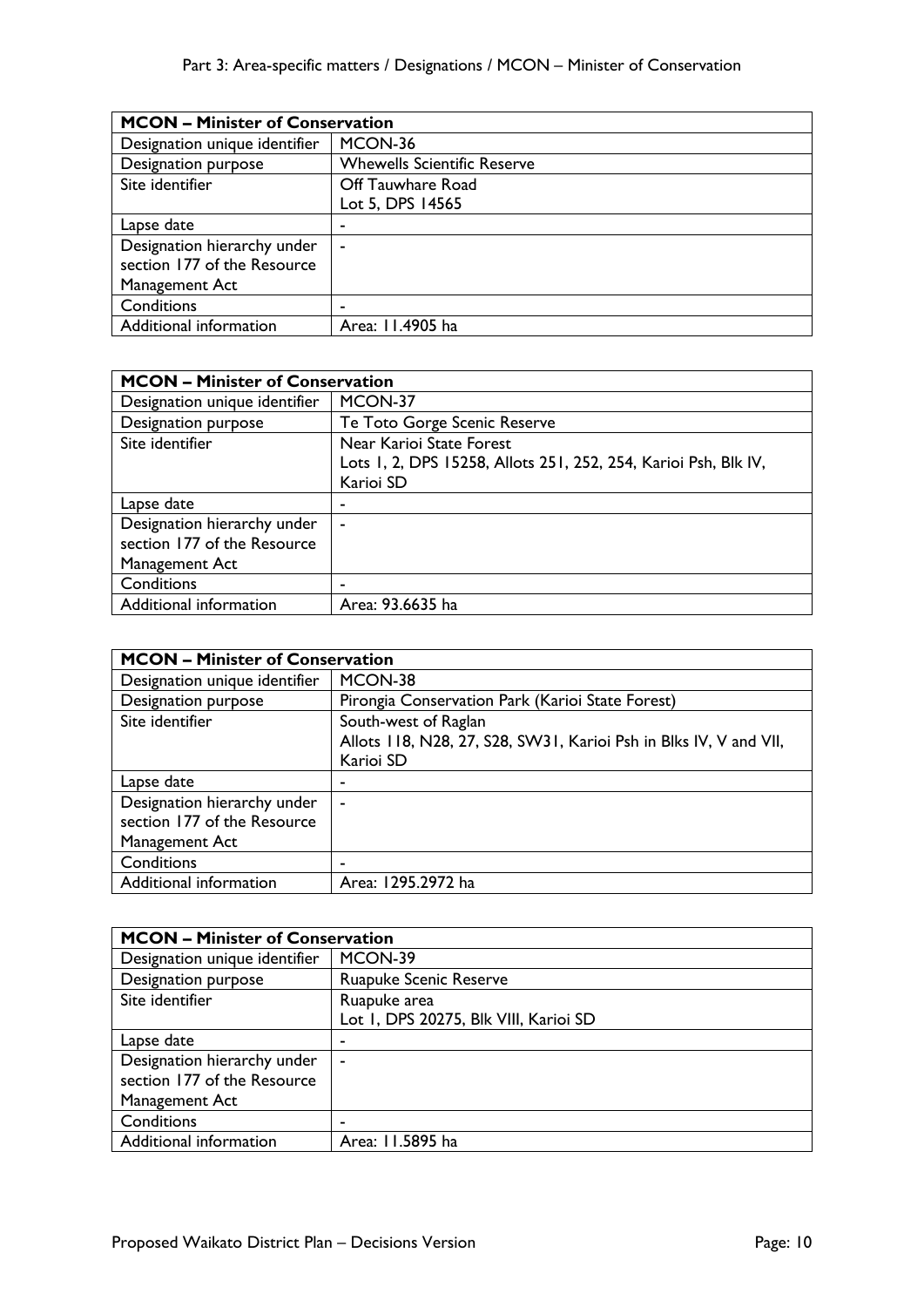|                               | <b>MCON - Minister of Conservation</b>  |  |
|-------------------------------|-----------------------------------------|--|
| Designation unique identifier | MCON-40                                 |  |
| Designation purpose           | <b>Bridal Veil Falls Scenic Reserve</b> |  |
| Site identifier               | Te Mata                                 |  |
|                               | Pt Sec 1, Blk X, Karioi SD              |  |
| Lapse date                    | ٠                                       |  |
| Designation hierarchy under   | ۰                                       |  |
| section 177 of the Resource   |                                         |  |
| Management Act                |                                         |  |
| Conditions                    | ۰                                       |  |
| Additional information        | Area: 217.7082 ha                       |  |

| <b>MCON - Minister of Conservation</b> |                                                          |
|----------------------------------------|----------------------------------------------------------|
| Designation unique identifier          | MCON-41                                                  |
| Designation purpose                    | Te Mata Government Purpose (Wildlife Management) Reserve |
| Site identifier                        | Te Mata                                                  |
|                                        | Allot 132, Karioi Psh, Blk XII, Karioi SD                |
| Lapse date                             | -                                                        |
| Designation hierarchy under            | ۰                                                        |
| section 177 of the Resource            |                                                          |
| Management Act                         |                                                          |
| Conditions                             |                                                          |
| Additional information                 | Area: 52.2853 ha                                         |

| <b>MCON - Minister of Conservation</b> |                                        |
|----------------------------------------|----------------------------------------|
| Designation unique identifier          | MCON-42                                |
| Designation purpose                    | Pakoka Scenic Reserve                  |
| Site identifier                        | Pakoka                                 |
|                                        | Manuaitu B9 Block, Blk XIII, Karioi SD |
| Lapse date                             | ٠                                      |
| Designation hierarchy under            | $\blacksquare$                         |
| section 177 of the Resource            |                                        |
| Management Act                         |                                        |
| Conditions                             |                                        |
| Additional information                 | Area: 47.3482 ha                       |

| <b>MCON - Minister of Conservation</b> |                                                                       |
|----------------------------------------|-----------------------------------------------------------------------|
| Designation unique identifier          | MCON-43                                                               |
| Designation purpose                    | Pirongia Conservation Park (Principal Blocks and Northern             |
|                                        | Outlier)                                                              |
| Site identifier                        | Whaingaroa Ward                                                       |
|                                        | Pt Sec 8, Secs 9, 20, 21, Blk XI, Karioi SD, Secs 3, 4, 8, 9, 12, 14, |
|                                        | 17, Blk XV, Karioi SD, Sec 4, Blk IV, Kawhia North SD, Sec 3, Blk     |
|                                        | IX, Alexandra SD, Secs 1 - 8, Blk XIII, Alexandra SD, Sec 1, Blk      |
|                                        | XIV, Alexandra SD, Sec 5 - 9, Blk I, Pirongia SD, Pt Moerangi, No     |
|                                        | 4, Blks XIII and XIV, Alexandra SD and I and II Pirongia SD & Sec     |
|                                        | 19, Blk XV, Karioi SD                                                 |
| Lapse date                             |                                                                       |
| Designation hierarchy under            |                                                                       |
| section 177 of the Resource            |                                                                       |
| Management Act                         |                                                                       |